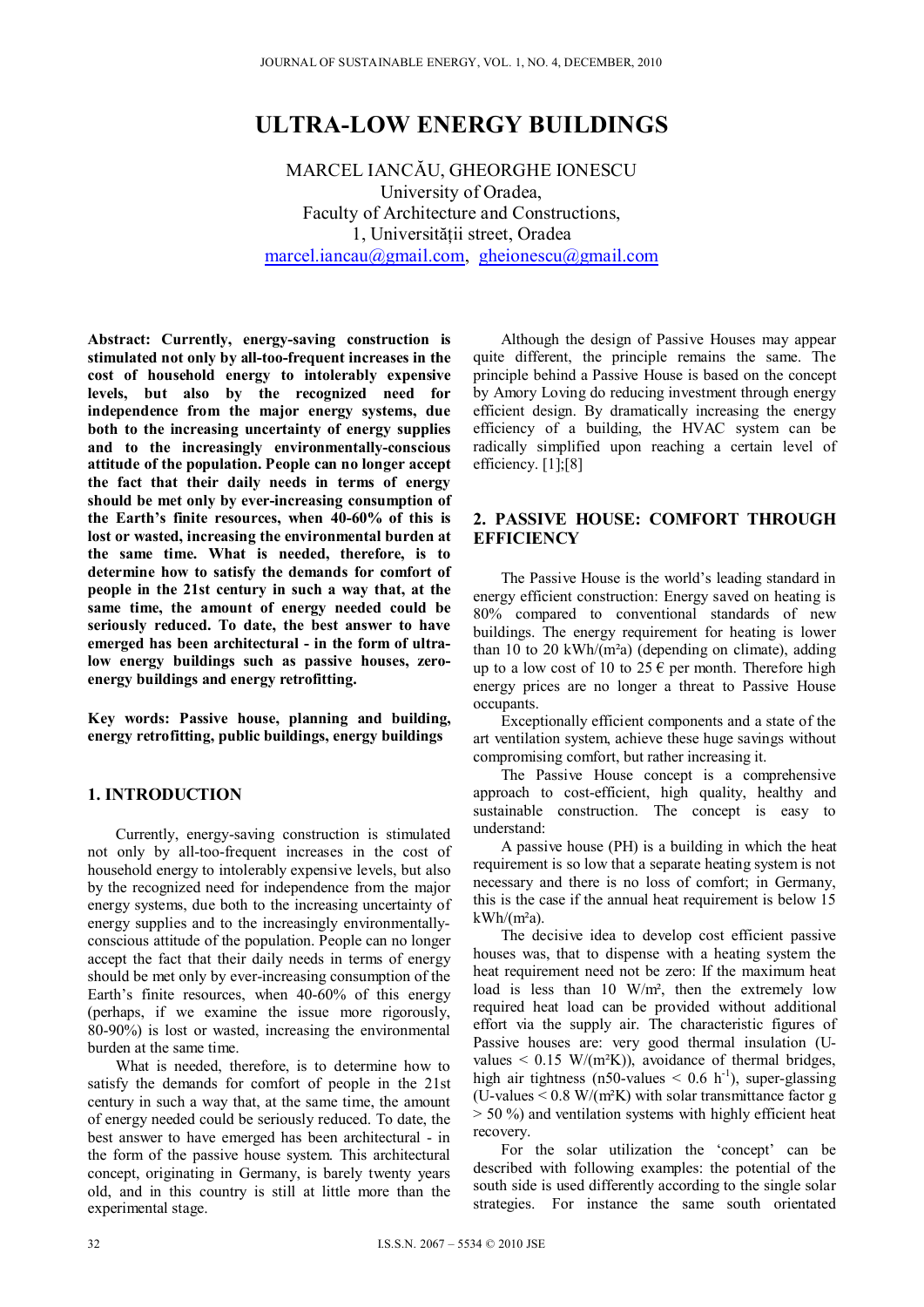surfaces, which gain the winter sun in a passive way, are available for the electricity generation in summer. As the PV-elements would only provide very few electricity in winter, but in summer have the greatest production potential, they are oriented to the summer sun. The PV elements are not directly one upon the other, but displaced to the north to avoid mutual shading at forenoon or afternoon. The solar windows are largely arranged vertical – orientated to the low winter sun – because they shall deliver only the warmth of the winter sun. The fanlight windows in the south and the windows bring the light from the highest points of the building in the interior and make the best use of the daylight. In summer this fanlights deliver only diffuse sunlight, because they are lying in the North respectively are shaded completely.

To build Passive Houses, highly efficient windows have to be used. The type of glazing and frames will depend on climate, however. In the Central European climate there are three essentials: Triple glazing with two low-ecoatings (or another combination of panes giving a comparable low heat loss),"Warm Edge" – spacers and Super-insulated frames.

These components harmonize in a way that the total heat loss of such a window is only half as high as compared to a conventional new window. But direct and indirect solar gains are collected through the glazing, too. Therefore, it has been demonstrated that by using these highly efficient windows, the result will be a positive energy balance even in the Central European winter period, as long as the orientation is suitable and the shading not excessive.

The thermal loss coefficients, Uw, of such Passive House windows are lower than  $0.8 \text{ W/(m²K)}$  according to the new European standard (EN 10077). One consequence of such a low heat loss is that the interior surface temperature of such a window, even in cold European winter nights, will exceed 17 °C. These results in excellent thermal comfort even near the window: There will be neither trouble with "cold radiation" from the window nor an unpleasant lake of cold air at the floor.

The 17 °C condition for minimum internal surface temperatures of windows in a Passive House is the defining requirement for Passive House windows in any given climate

Through the chosen alignment (architecture) of the PV elements and the south glazing the building concept uses the changing stand of winter and summer sun without having to move itself or it's elements: the winter sun reaches into the building and the direct summer sun is entirely absorbed by the PV elements.

The Passive House vision defines highly ambitious long term goals for the future building stock.

Passive Houses can be new-build or renovation. They can be homes, offices or public buildings. Passive House proposes a target framework for how to design and renovate such buildings that contribute positively to human health and well-being by focusing on the indoor and outdoor environment and the use of renewable energy.

ENERGY- Contributes positively to the energy balance of the building

A Passive House is energy efficient and all energy needed is supplied by renewable energy sources integrated in the building or from the nearby collective energy system and electricity grid.

INDOOR CLIMATE - Creates a healthier and more comfortable life for the occupants

A Passive House creates healthier and more comfortable indoor conditions for the occupants and the building ensures generous supply of daylight and fresh air. Materials used have a positive impact on comfort and indoor climate.

ENVIRONMENT - Has a positive impact on the environment

A Passive House interacts positively with the environment by means of an optimised relationship with the local context, focused use of resources, and on its overall environmental impact throughout its life cycle.  $[1]$ ;[3]

#### **3. USING ENERGY BALANCES TO MEET ENERGY EFFICIENCY**

All energy is conserved - no energy gets lost. However, energy can escape out of the region, where the energy service is utilized. This is, what we call an "energy loss", although the energy only moved to another place and may have changed its form.

Already this introduction shows, that energy balances only make sense within a well defined region with a well defined boundary. The boundary of the region is called the envelope.

In the case of heating or air conditioning the region of interest is the "heated or conditioned space". More precise: It is the volume in the building, which is conditioned to comfortable thermal conditions. In most cases it is convenient, to include "passively heated" parts, as long as the balance envelope will be simplified. Generally the envelope should be chosen by pragmatic considerations: For a building it is convenient, to choose the envelope at the external surface of the insulated external building shell (Fig. 1).

The task for heating or air conditioning now is just to keep the temperature inside of the envelope constant

If we have a look at a heat flow going inside out through the envelope, it may be hot air moving out through a window. Such a "heat loss" would reduce the "Inner Energy" inside the volume; and that would cause the temperature drop inside of the building. Just that should be avoided in order to keep the conditions comfortable. Therefore the energy flow to the outside has to be compensated: Another heat flow has to be created, going outside in, to keep the level of the temperature.

That is in important insight: The need for heating is always only a reaction on heat losses. Because of the law of energy conservation a building will stay well conditioned - as long as there are no heat losses. It is a pit, that the physical mechanisms by which hotter systems transfer heat to a cooler environment are quite numerous and efficient. If we do not "isolate" the hotter system (by insulation), in general a lot of heat will get lost by heat conduction, convective heat transfer and radiation. "Heating" always is the substitution of energy losses -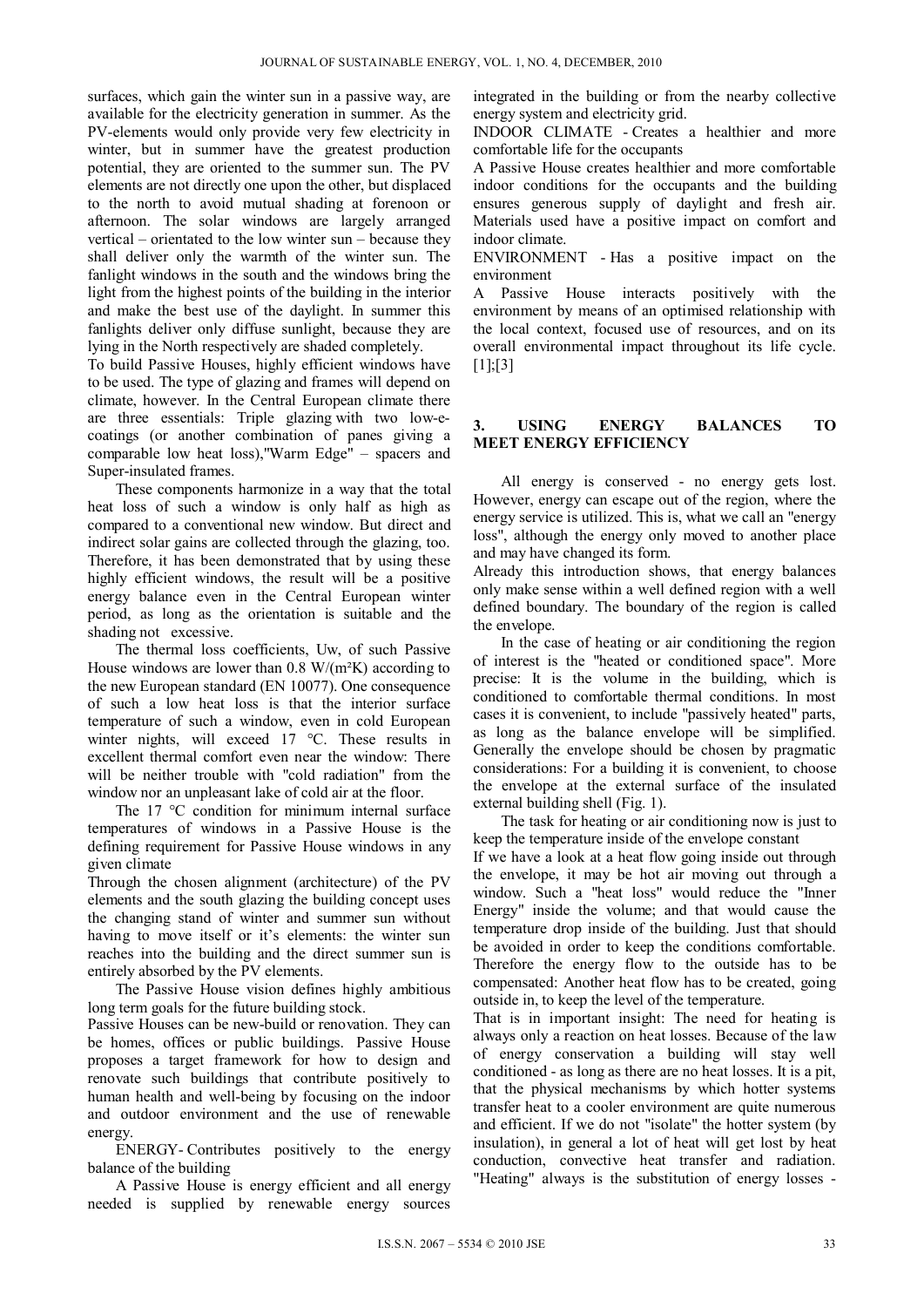therefore "heating" can be reduced to an arbitrary low amount by effectively avoiding losses.

There is some luck when looking at the heating task: There are some free "heat gains", too: For example the solar radiation through the window panes (so called passive solar energy) and the energy of the electricity supply, which is converted to "internal heat sources" in the building. This adds to the heat radiated from persons inside the building. This energy is as well transferred through the envelope into the house - at any time, when the persons enter the building or nourishments are delivered.

Under the simplified conditions given here, it is simple to give the energy balance of the building: The sum of the heat losses equals the sum of the heat gains. .(Fig. 2)

It is quite simple to calculate the heat losses (depending on the insulation). The internal heat sources and the passive solar energy can be estimated as well. Therefore, on the basis of an energy balance the heating energy required can be calculated.

There is only one minor problem: The amount of the solar gains which can not be utilized has to be determined. But even for this there are well validated simplified formula given e.g. in the European norm EN 832. For practice, these methods have been integrated to the "Passive house design package".[2];[3];[4].





## **4. RETROFITTING OLD BUILDINGS WITH PASSIVE HOUSE COMPONENTS**

The modernization of the existing building stock is the most important task in the future for the building sector. Presently all of those involved emphasize this, from housing policymakers to builders and building industry.

The energy savings potential of using passive house components is very high.

When renovating using only passive house components, heating energy consumption decreases to one tenth of its original value.





If it is only possible to add insulation to the interior, but passive house components are used, it is still possible to reach a 75% reduction in energy conservation. This shows that the best market available Passive House components are viable solutions well into the future.

The conditions for work and living are also drastically improved. Retrofitting is not limited just to energy aspects. The use of bio insulation materials can also replace the common use of non-renewable solutions. This kind of refurbishment is integral because the planners introduce broader ecology aspects and future impact of the building to environment.

Retrofitting of energy in-efficient buildings, to passive or adequate low energy buildings significantly reduces energy use and ensure more quality of living conditions. General revitalization of the buildings is often connected with the functional refurbishment and with the architectural planning – but always the necessary steps are bigger construction and building physics changes on the thermal envelope of the building and implementation of the new technology for heating and air conditioning. The result of significant investment in the building is increasing of the usage efficiency and also their market price. The passive standard in renovation for the building (in a way that their users are not disturbed) are acceptable also for public buildings, for example schools, kindergartens, homes for elderly people, medical institutions.

Instructions for retrofitting are based to integral renovation procedures, which are in line to modern principles, with usage of renewable ecological, natural materials. These materials are not wasting our living environment and living surfaces with substances which are harmful for human health. For residents and users this kind of construction allows healthier and efficient living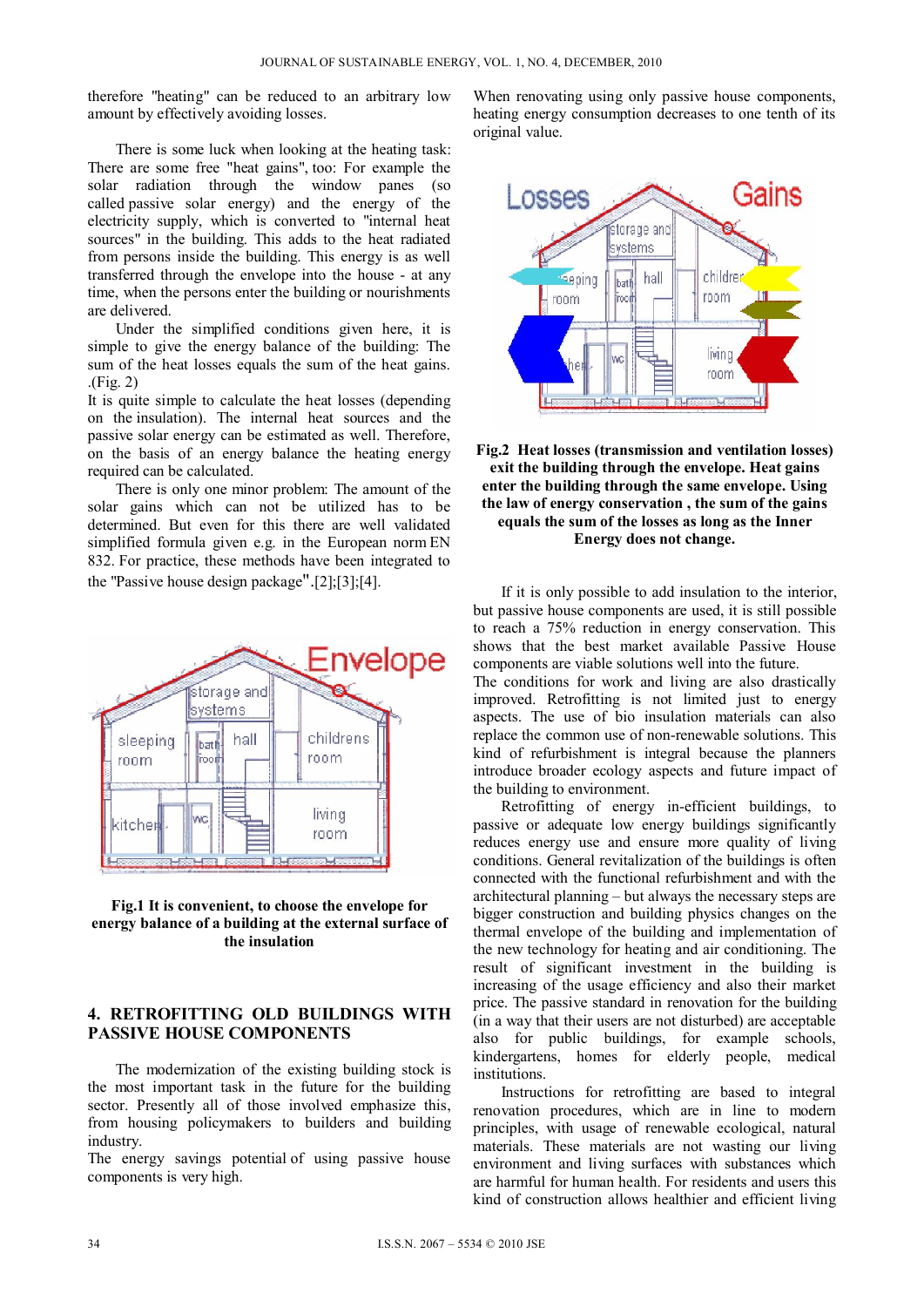conditions, more comfort because of warm thermal envelope of the building, lower energy costs because of optimal heath insulation and recuperation, and off course – fresh air due to controlled air conditioning. [3]

## **5. ENERGY EFFICIENCY REDUCES ENERGY LOSSES - THE ENERGY DEMAND APPROACHES ZERO**

Energy efficiency does not require a compromise in occupant comfort - not at all. Using higher efficiency makes it possible to increase comfort while reducing energy consumption. The passive house is a paradigm for this approach in the building sector. And the same principles can be utilized in other sectors as well: A car using just 1 liter gasoline per 100 km reduces consumption by 75 % (without loss in rider comfort), an LCD-monitor saves some 70 % of the electricity demand of CRT-monitors and compact fluorescent bulbs save 75 to 80% of the electric power needed by incandescent bulbs.

Energy efficiency: Energy consumption is reduced by more innovative and intelligent products and by intelligent process integration. In most cases this needs some additional investment, but these are cost-effective as a rule. The products needed could be produced near the customer. This gives rise to employment and innovation.

The Passive House is a perfect example for what can be done with really energy efficient concepts: The energy consumption of Passive Houses is just some 10% compared to the average of the building stock, but the comfort in the buildings is even better.

The design, orientation and materials of a Passive House are optimized to use as little energy as possible and to utilize renewable energy sources, thus making it  $CO<sub>2</sub>$  neutral. All energy is produced from renewable energy sources, either integrated into the building or taken from the nearby collective energy system and electricity grid.

Low energy consumption is reached through a holistic approach where orientation and design of the building ensures maximum use of the power of the sun. The use of high-performance products, intelligent control systems, dynamic façade and window solutions with optimised shading and screening will create a building that can be controlled according to the rhythm of the year and day.

The initial cost of a Passive House can be higher than the cost of a conventional building because low energy consumption is attained by more energy efficient solutions and constructions (walls, roof, floors, windows, heating and ventilation system), and utilisation of green technologies (solar panels, solar cells, heat pumps, etc.). However, these added costs are offset by savings in primary energy, and by production of renewable energy. It is therefore important to calculate the total costs and savings during the design phase (construction costs) and the operation phase (running costs). [2];[4].

#### **6. ZERO-ENERGY BUILDING (ZEB)**

In concept, a net ZEB is a building with greatly reduced energy needs through efficiency gains such that the balance of the energy needs can be supplied by renewable technologies.

At the heart of the ZEB concept is the idea that buildings can meet all their energy requirements from low-cost, locally available, nonpolluting, renewable sources. At the strictest level, a ZEB generates enough renewable energy on site to equal or exceed its annual energy use.

A ZEB typically uses traditional energy sources such as the electric and natural gas utilities when on-site generation does not meet the loads. When the on-site generation is greater than the building's loads, excess electricity is exported to the utility grid. By using the grid to account for the energy balance, excess production can offset later energy use. Achieving a ZEB without the grid would be very difficult, as the current generation of storage technologies is limited. Despite the electric energy independence of off-grid buildings, they usually rely on outside energy sources such as propane (and other fuels) for cooking, space heating, water heating, and backup generators. Off-grid buildings cannot feed their excess energy production back onto the grid to offset other energy uses. As a result, the energy production from renewable resources must be oversized. In many cases (especially during the summer), excess generated energy cannot be used.

Various supply-side renewable energy technologies are available for ZEBs. Typical examples of technologies available today include PV solar hot water, wind, hydroelectric, and biofuels. All these renewable sources are favorable over conventional energy sources such as coal and natural gas;

A building that buys all its energy from a wind farm or other central location has little incentive to reduce building loads, which is why we refer to this as an off-site ZEB. Efficiency measures or energy conversion devices such as day lighting or combined heat and power devices cannot be considered on-site production in the ZEB context. Fuel cells and micro turbines do not generate energy; rather they typically transform purchased fossil fuels into heat and electricity. Passive solar heating and day lighting are demand-side technologies and are considered efficiency measures. Energy efficiency is usually available for the life of the building; however, efficiency measures must have good persistence and should be "checked" to make sure they continue to save energy. It is almost always easier to save energy than to produce energy. [5];[6];[7];[9]

# **7. CONCLUSION**

Passive house becomes a topic of great interest for architects, other experts, investors and builders. The use of renewable energy sources enabled the accomplishment by far the biggest energy savings in the construction industry, ensuring optimal conditions for healthy living without harmful gas emissions.